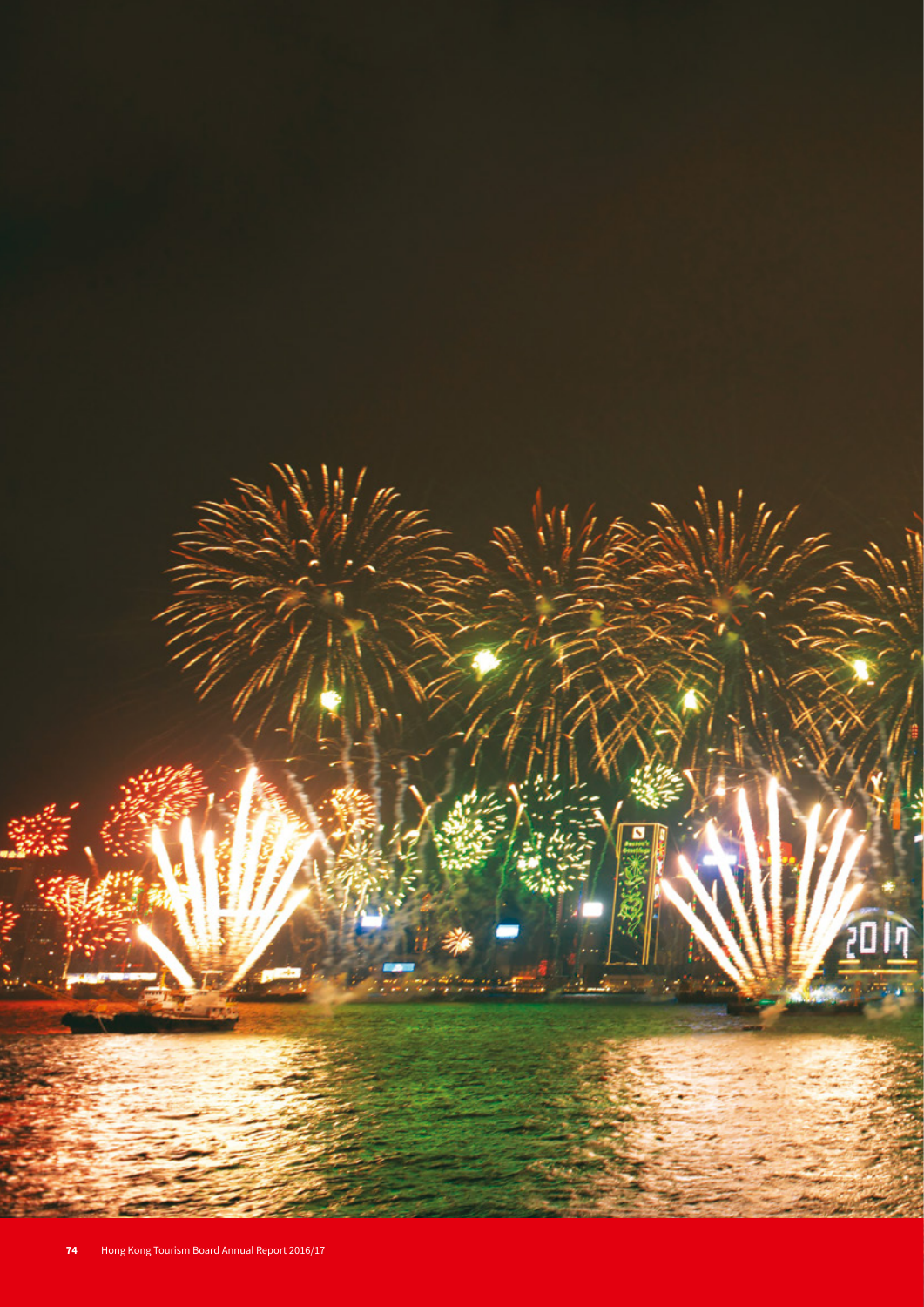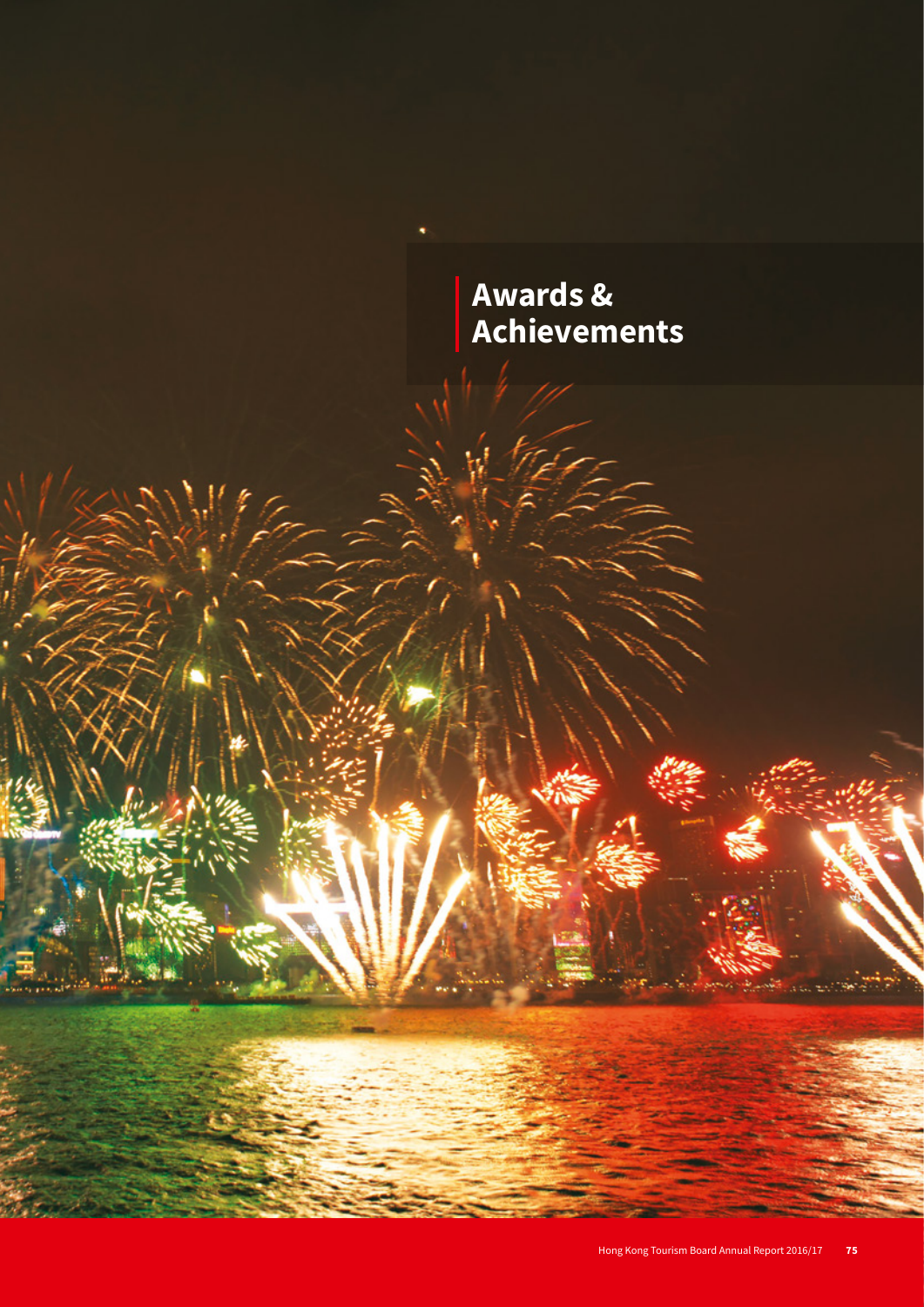# **Destination – Hong Kong**

- Best Business City in Asia, Best in Travel Poll 2016, *Smart Travel Asia* magazine
- Best Business City in Northeast Asia, Business Traveller China Awards 2016, *Business Traveller Asia-Pacific* magazine
- City Destination for Meetings and Events, Greater China, CEI Editors' Choice Awards 2017
- Favourite Business City in the World, Business Traveller China Awards 2016, *Business Traveller China* magazine
- World's Leading City Break Destination, Asia's Leading City Break Destination and Asia's Leading Meetings & Conference Destination, World Travel Awards 2016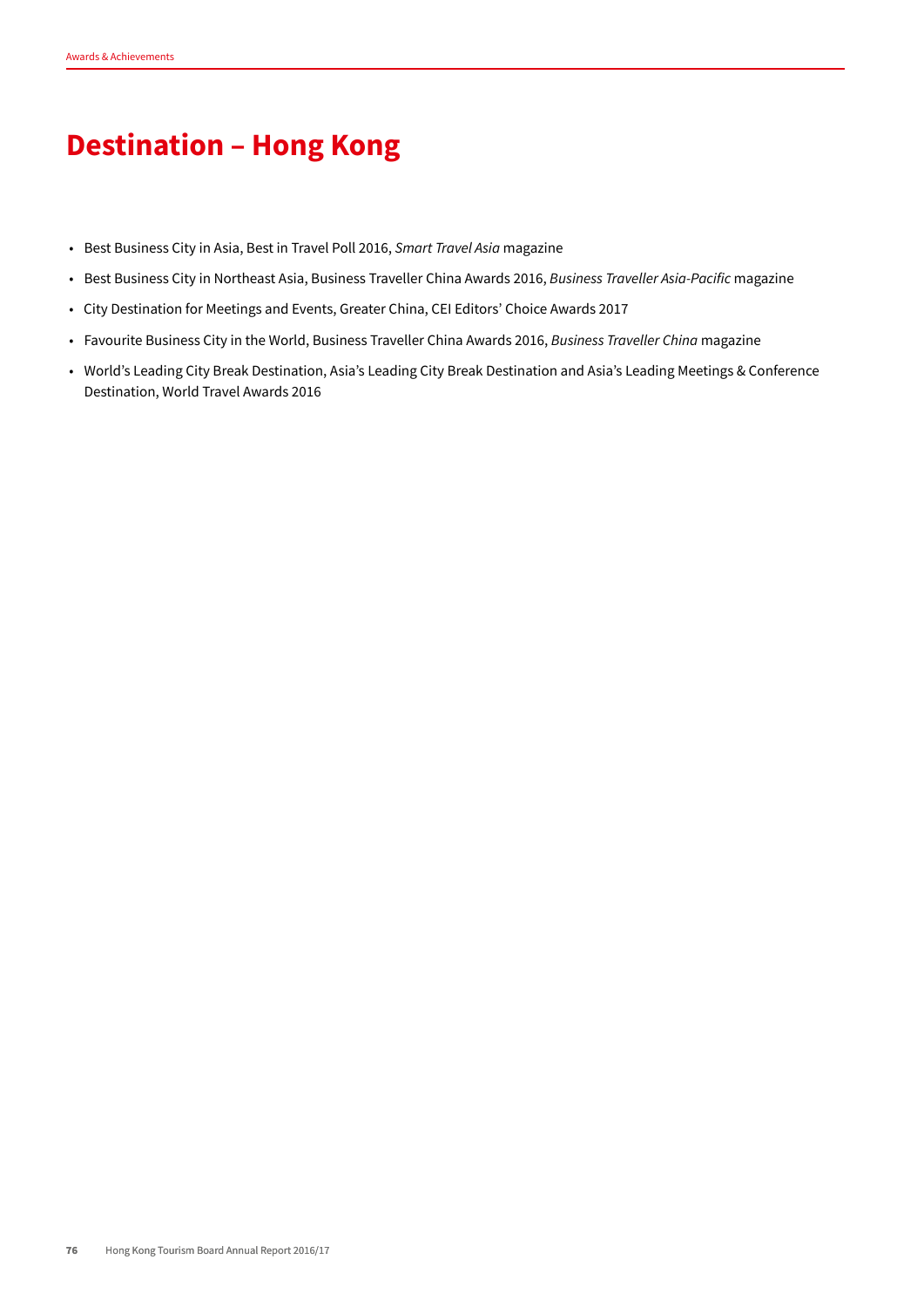# **Hong Kong Tourism Board**

# **1. Organisation**

#### **HKTB**

- Best Convention Bureau, Greater China, CEI Editors' Choice Awards 2017
- The Progressive Association, Exhibition Excellence Awards 2017, *Exhibition Showcase* magazine
- World's Leading Tourist Board, World Travel Awards 2016

### **HKTB's Seoul Office**

• The Best National Tourism Office, *Korea Travel News*

## **2. Marketing Initiatives**

### **"Best of All, It's in Hong Kong" brand campaign site**

- Gold Award in the "Marketing Media Website" category, PATA Grand and Gold Awards 2017
- Gold Award in the "Websites/Mobile Media: Brand Awareness" category, Mercury Awards 2016/2017
- Silver Award in the "Campaigns: Tourism/Destination" category, Astrid Awards 2017

#### **DiscoverHongKong.com**

• Silver Award, Web Accessibility Recognition Scheme 2016

#### **DiscoverHongKong.com mobile site**

- Silver Award in the "Corporate Website Travel/Tourism" category, iNOVA Awards 2016
- Silver Award in the "Mobile Media: Mobile Website" category, Galaxy Awards 2016
- Bronze Award in the "Mobile Media: Mobile Sites" category, Questar Awards 2016

#### **Discover Hong Kong Facebook Fan Page**

- Gold Award in the "Marketing: Facebook" category, iNOVA Awards 2016
- Gold Award in the "Marketing Media Social Media" category, PATA Grand and Gold Awards 2016
- Bronze Award in the "Mobile Media: Facebook Page" category, Galaxy Awards 2016
- Bronze Award in the "Self-Promotion: Facebook Page" category, Astrid Awards 2017

#### **Discover Hong Kong Instagram Fan Page**

- Silver Award in the "Social Media" category, iNOVA Awards 2016
- Silver Award in the "Social Media" category, Mercury Awards 2016/2017
- Bronze Award in the "Mobile Media: Social Media" category, Galaxy Awards 2016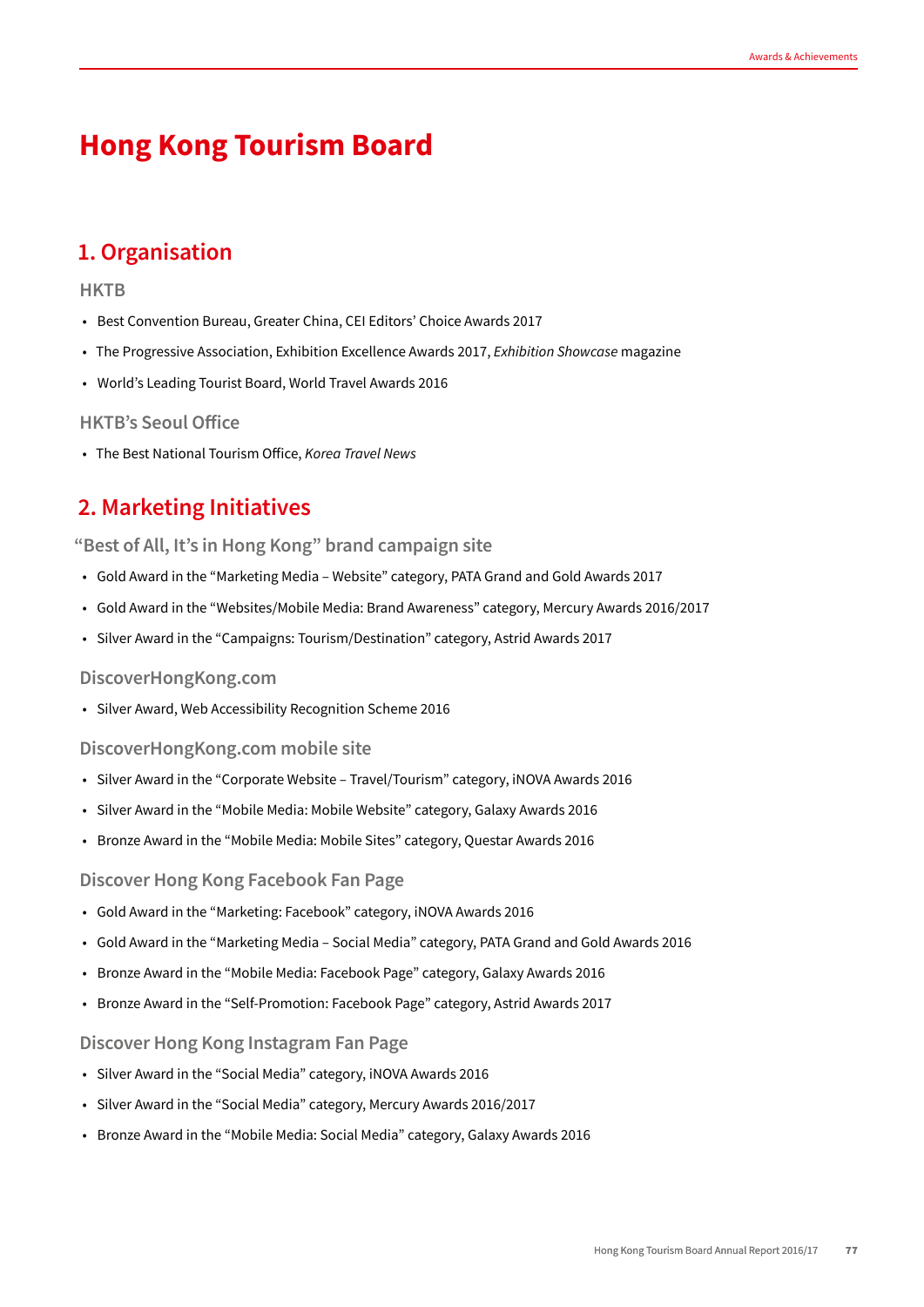## **"Event Capital of Asia" campaign**

- Gold Award in the "Advertising: Multi-Media Campaign" category, Galaxy Awards 2016
- **"Happy@HongKong Super Jetso" campaign**
- Gold Award in the "Video DVD & Online: Tourism" category, Astrid Awards 2016
- **"Hong Kong Summer Fun" campaign**
- Gold Award and the Best of Campaigns in the "Campaigns" category, Astrid Awards 2016
- Bronze Award in the "Promotion" category (campaign countdown), Astrid Awards 2016
- **"Hong Kong Wine & Dine Festival" Website**
- Bronze Award in the "Corporate Website: Events" category, iNOVA Awards 2016

**International Chinese New Year Night Parade – HKTB Parade Floats & Mascot**

- Bronze Award in the "Special Projects: Other/Misc. Holiday Event" category, Astrid Awards 2017
- **"I Never Knew" campaign**
- Gold Award in the "Travel and Hospitality Marketing" category, Marketing Excellence Awards 2016, *Marketing* magazine
- **"My Hong Kong Guide" mobile app**
- Bronze Award in the "Best App Hospitality and Travel" category, Mob-Ex Awards 2017

### **New Year Countdown Celebrations 2015**

- Grand Award in the "Marketing" category, PATA Grand and Gold Awards 2016
- Gold Award in the "Social Media" category, iNOVA Awards 2016
- Silver Award in the "Social Content & Marketing Events" category, W3 Awards 2016
- Bronze Award in the "Promotion: Special Project" category, Galaxy Awards 2016

**New Year Countdown Celebrations 2016**

- Best of Social Media, Mercury Awards 2016/2017
- Gold Award in the "Social Media" category, Mercury Awards 2016/2017
- Gold Award in the "Promotion/Marketing: Social Media Campaigns" category, Mercury Awards 2016/2017